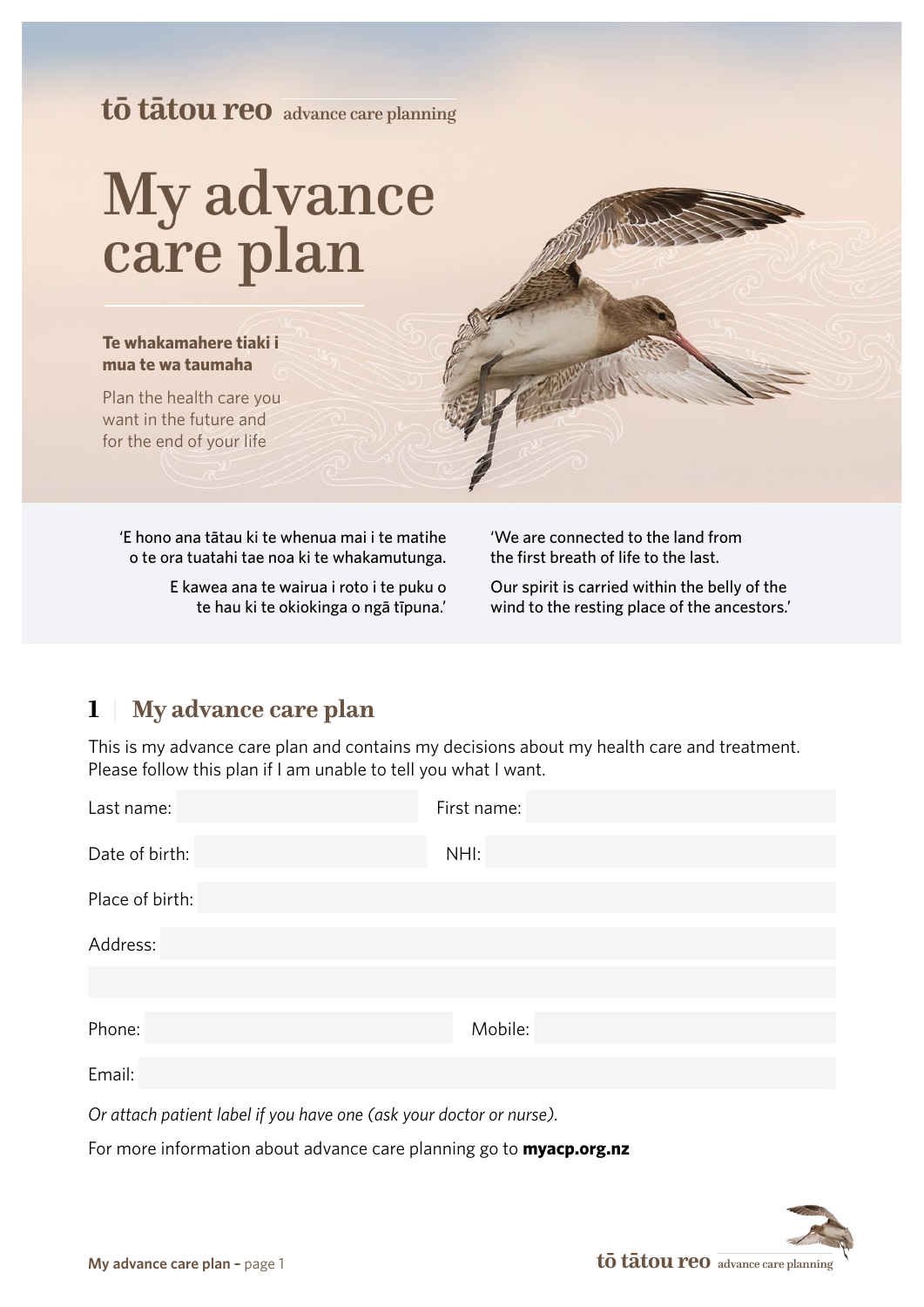### **2a** | **What matters to me**

This is what I want my whānau, loved ones and health care team to know about who I am and what matters to me.

My cultural, religious and spiritual values, rituals and beliefs:

To honour these beliefs, I want my whānau, loved ones and health care team to:

## **2b** | **What worries me**

This is what I want my whānau, loved ones and health care team to know about what worries me. I worry about:

my loved ones because:

) suffering. To me this means:

not being able to talk or communicate

not doing things such as:

other things that worry me are:

nothing worries me

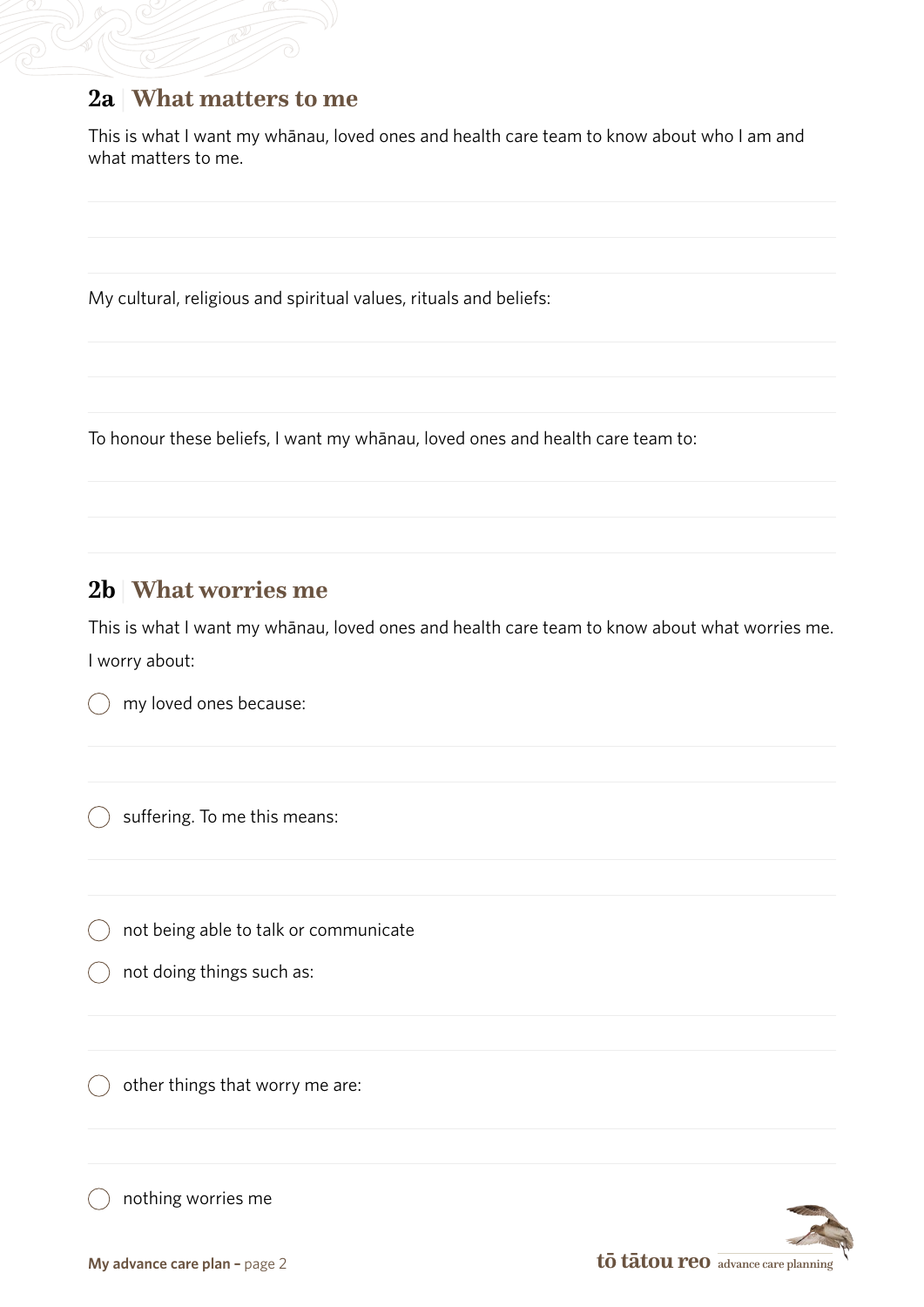## **3** | **Why I'm making an advance care plan**

This is why I am making my advance care plan:

 $\bigcap$  I am well.

 $\big)$  I am receiving care and treatment for the following:

I understand this may happen to my health in the future:

Facing my future makes me think about:

Facing my future makes me feel:

If my time were limited my priorities would be:

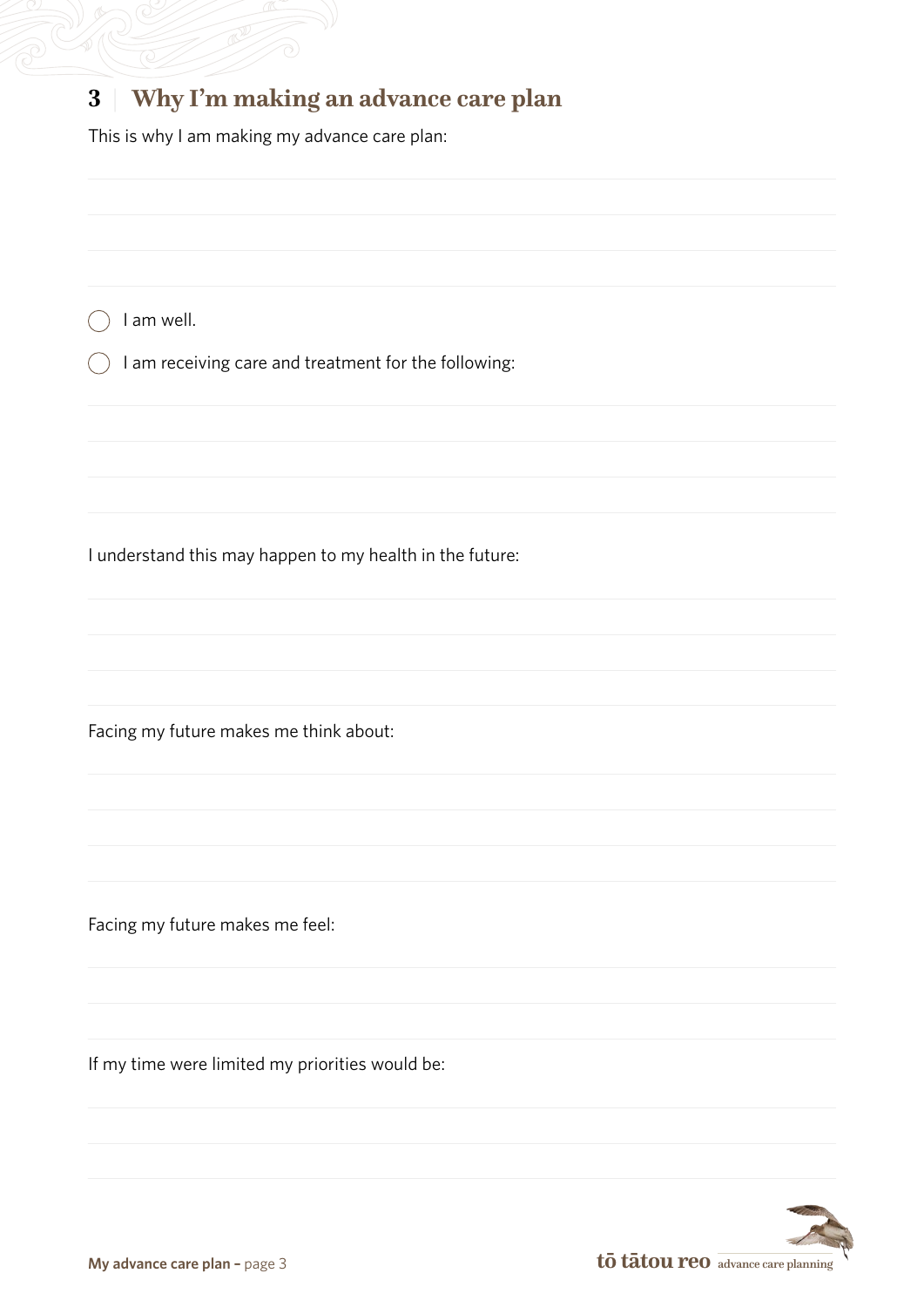## **4a** | **Making decisions and sharing information about my health**

These scales might help you think about how you like to make decisions and how you prefer your medical information to be shared. Mark along the scale what you would want.

| I like to know:                                                                     |  |  |                                                                                          |
|-------------------------------------------------------------------------------------|--|--|------------------------------------------------------------------------------------------|
| only the basics                                                                     |  |  | all the details about my<br>condition and my treatment                                   |
| As doctors treat me, I would like:                                                  |  |  |                                                                                          |
| my doctors to do<br>what they think best                                            |  |  | to have a say in<br>every decision                                                       |
| If I had an illness that was going to shorten my life, I prefer to:                 |  |  |                                                                                          |
| know my doctor's<br>best estimate for how<br>long I have to live                    |  |  | not know how<br>quickly it is likely<br>to progress                                      |
| How involved do you want your loved ones to be?                                     |  |  |                                                                                          |
| I want them to do<br>exactly as I have said, even if<br>it makes them uncomfortable |  |  | I want them to do what brings<br>them peace, even if it goes<br>against what I have said |
| When it comes to sharing information:                                               |  |  |                                                                                          |
| I don't want<br>my loved ones to know<br>anything about my health                   |  |  | I am comfortable with<br>my loved ones knowing<br>everything about my health             |
|                                                                                     |  |  |                                                                                          |

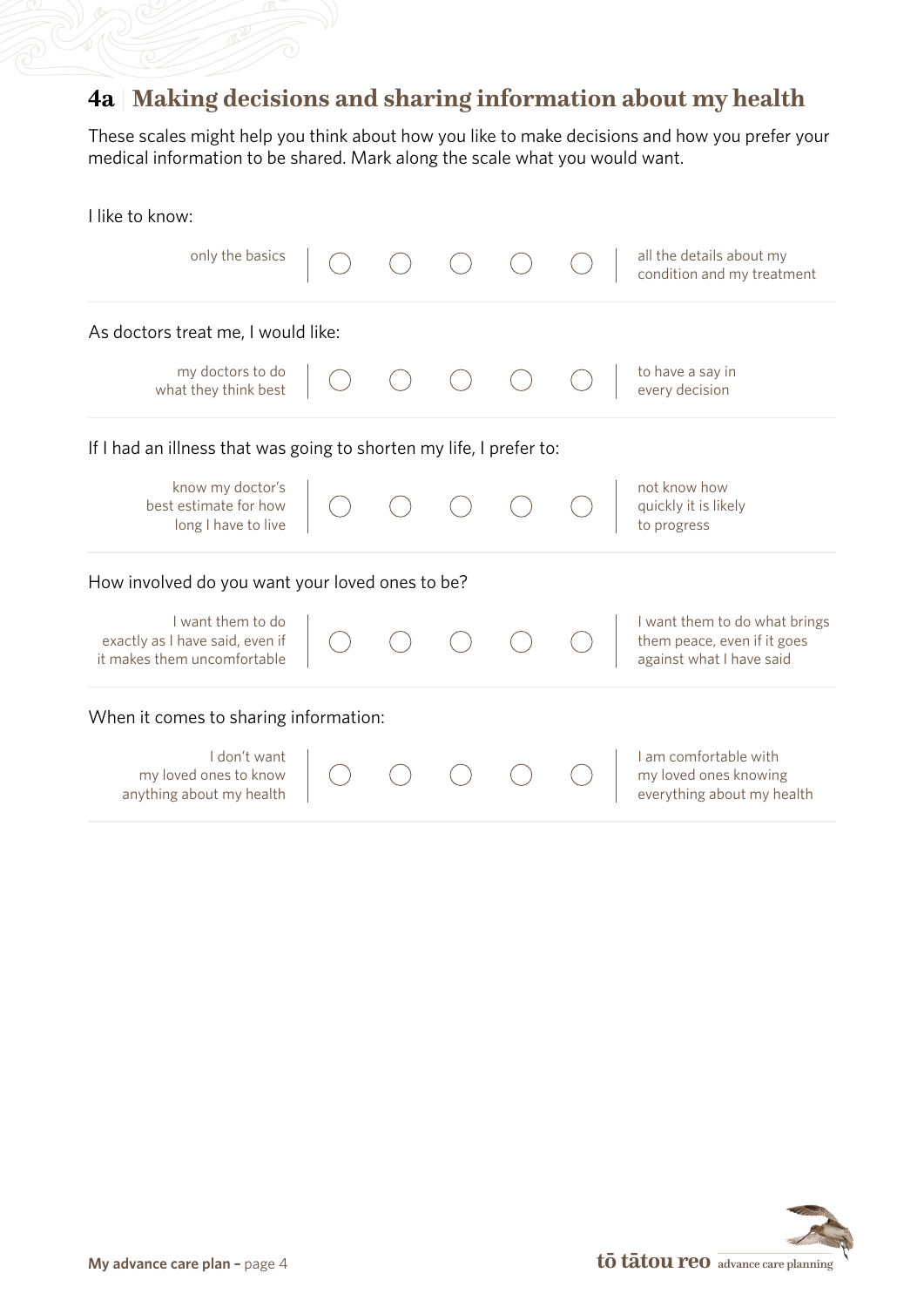| 4b If I am unable to make decisions,<br>I would prefer them to be made like this |                                                                                                |
|----------------------------------------------------------------------------------|------------------------------------------------------------------------------------------------|
| decisions using the information in this advance care plan.                       | I want the following enduring power of attorney for personal care and welfare to make          |
| Name:                                                                            |                                                                                                |
| Relationship to me:                                                              | Phone:                                                                                         |
| <b>OR</b>                                                                        |                                                                                                |
| I don't have an enduring power of attorney.                                      |                                                                                                |
| team make the best decisions for me.                                             | Using the information in this advance care plan, the following person will help my health care |
| Name:                                                                            |                                                                                                |
| Relationship to me:                                                              | Phone:                                                                                         |
|                                                                                  |                                                                                                |
|                                                                                  |                                                                                                |
| Relationship to me:                                                              | Phone:                                                                                         |
| Name:                                                                            |                                                                                                |
| Relationship to me:                                                              | Phone:                                                                                         |
|                                                                                  |                                                                                                |
| Name:<br>Relationship to me:                                                     | Phone:                                                                                         |
| Name:                                                                            |                                                                                                |
|                                                                                  | Phone:                                                                                         |
|                                                                                  |                                                                                                |
|                                                                                  | Phone:                                                                                         |
| Relationship to me:<br>Name:<br>Relationship to me:<br>Name:                     |                                                                                                |

**My advance care plan –** page 5 **to take the set of table 10 to take the set of table 10 to 1 advance care planning**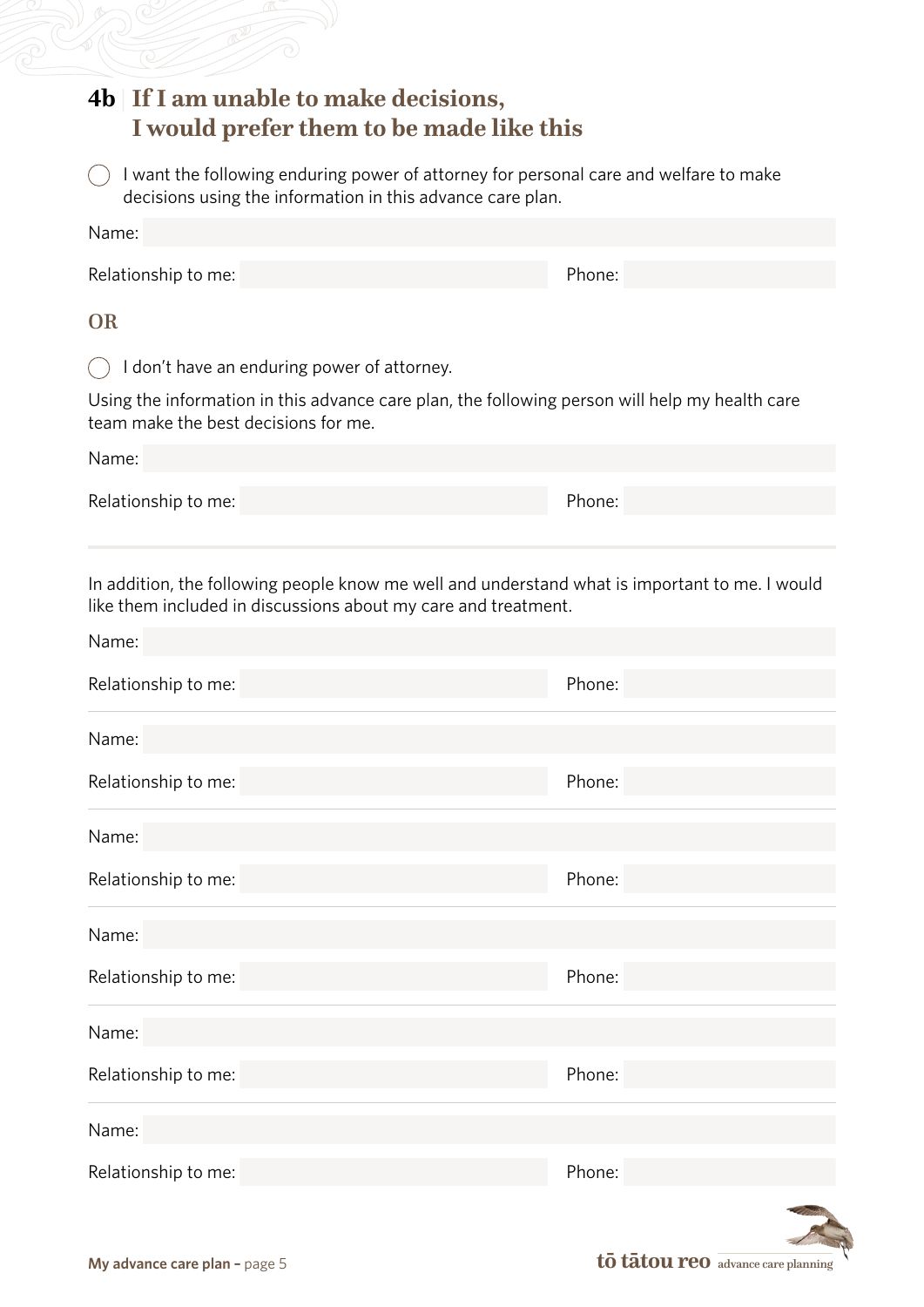## **5** | **When I am dying**

As I am dying, my quality of life means:

Other details I would like you to know:

I understand that when I am dying my comfort and dignity will always be looked after. This will include food and drink if I am able to have them.

In addition, I would like you to:

- let the people who are important to me be with me  $($
- $\bigcirc$  take out things like tubes that don't add to my comfort
- ) stop medicines and treatments that don't add to my comfort
- attend to my cultural, religious and spiritual needs, as I described in section 2a.

The place I die is important to me:  $\bigcirc$  Yes  $\bigcirc$  No

When I am dying I would prefer to be cared for:

at home, which for me is:

in hospital

- $\dot{\ }$  in a hospital-level care facility (residential care)
- ) in hospice
- I don't mind where I am cared for

Other details I would like you to know: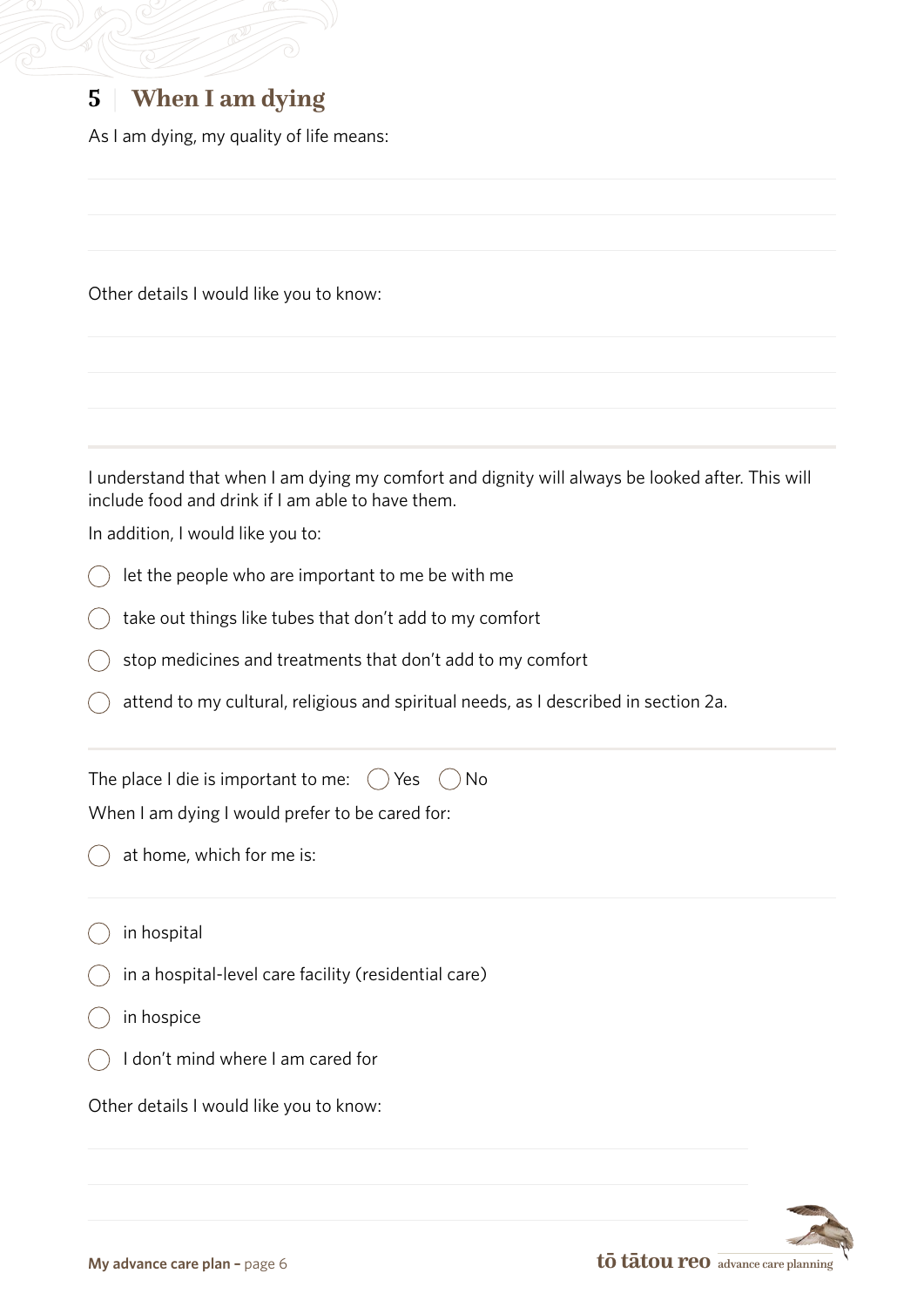## **6a** | **My treatment and care decisions**

#### *This section is best completed with help from a doctor, nurse or specialist.*

Sometimes treatments can be both helpful and harmful. They may keep you alive, but not conscious, or make you feel a bit better for a short time, but cause you pain. Your health care team will only offer treatments you will benefit from.

If I am **seriously ill** and not able to make decisions for myself, the following best describes the care I would like to receive. If I request a treatment that will not benefit me, I understand the health care team will not be required to provide it.

**Seriously ill** to me means:

Choose only **ONE** of these five options:

1 I would like my treatment to be aimed at keeping me alive as long as possible. I wish to receive all treatments that the health care team think are appropriate to my situation. The exceptions to this would be:

If required and appropriate I would want CPR to be attempted:

 $\binom{1}{x}$  Yes  $\binom{1}{x}$  No  $\binom{1}{x}$  will let my doctor decide at the time

1 would like my treatment to focus on quality of life. If my health deteriorated I would like to<br>be assessed and given any tests and treatments that may help me to recover and regain my quality of life, but **I do not want to be resuscitated**.

For me, quality of life is:

3 I would like to receive only those treatments that look after my comfort and dignity rather than treatments that try to prolong my life. **I do not want to be resuscitated**.

- 4 I cannot decide at this point. I would like the health care team caring for me to make decisions on my behalf at the time, taking into account what matters to me and in close consultation with the people I have listed in section 4b.
- 5 None of these represent my wishes. What I want is recorded in my advance directive on page 8.

I choose option number

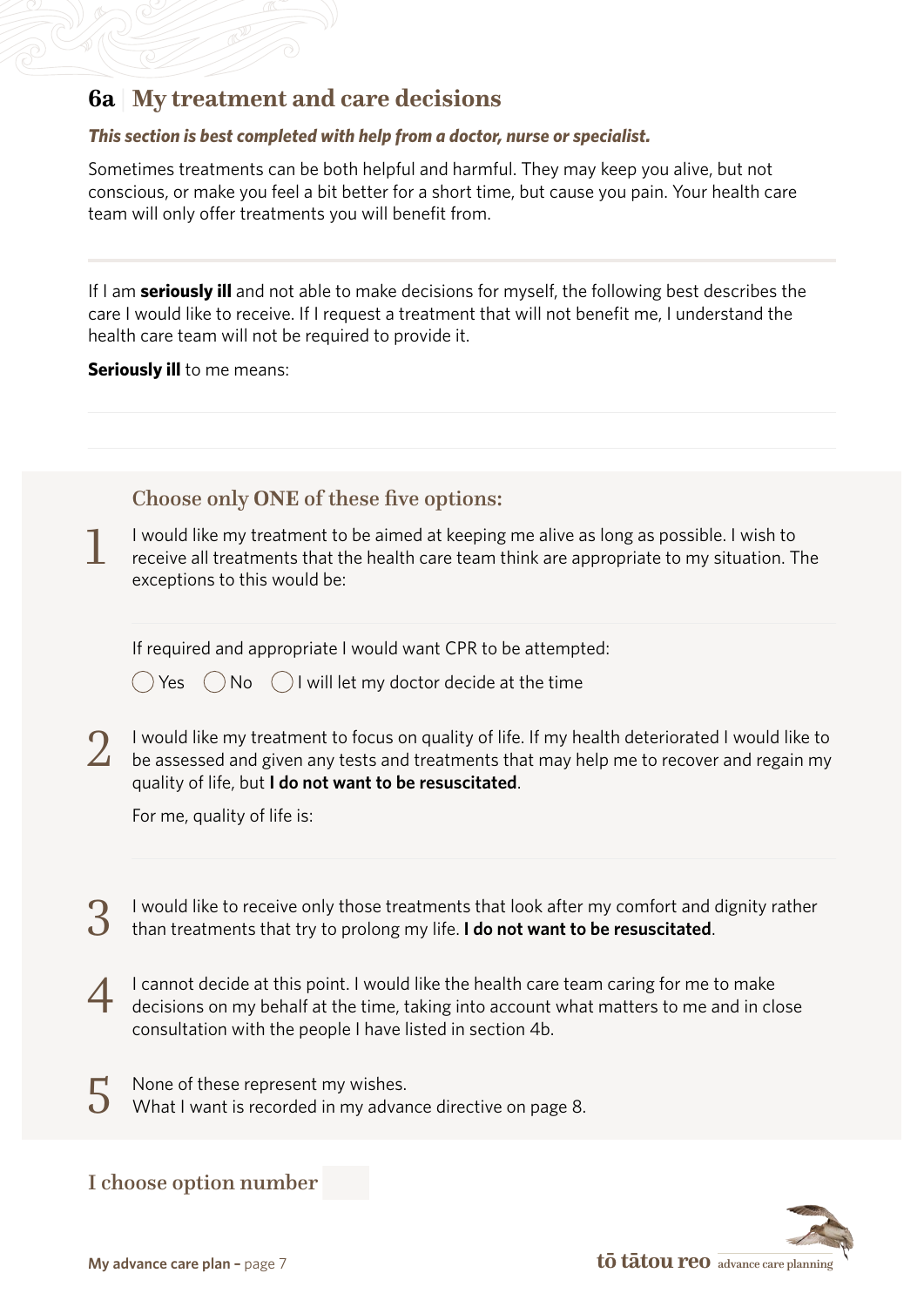## **6b** | **My advance directive**

If you have treatment and care preferences for specific circumstances or you want an advance directive, please write the details below.

An advance directive is a way of recording, before you need them, specific treatments you would or would not want in different situations if you were no longer able to speak for yourself.

If you can't speak for yourself, it is the responsibility of your health care team to apply your advance care plan and any advance directive. When applying the advance directive, they must be confident that you:

- fully understood what you were asking for
- were free from influence or pressure from someone else
- meant this to apply to the current situation.

| In the following<br>circumstances:                       | I would like my care<br>to focus on:    | I would accept the<br>following treatments: | I would wish to refuse<br>or stop the following<br>treatment: |
|----------------------------------------------------------|-----------------------------------------|---------------------------------------------|---------------------------------------------------------------|
| Example:<br>Severe stroke, unable to<br>recognise anyone | Example:<br>Allowing a<br>natural death | Example:<br>Comfort measures                | Example:<br>Artificial feeding                                |
|                                                          |                                         |                                             |                                                               |
|                                                          |                                         |                                             |                                                               |
|                                                          |                                         |                                             |                                                               |
|                                                          |                                         |                                             |                                                               |
|                                                          |                                         |                                             |                                                               |
|                                                          |                                         |                                             |                                                               |
|                                                          |                                         |                                             |                                                               |
|                                                          |                                         |                                             |                                                               |

 $\bigcap$  If I have left this section blank; I am happy with the choice I made on the previous page and have no other preferences.

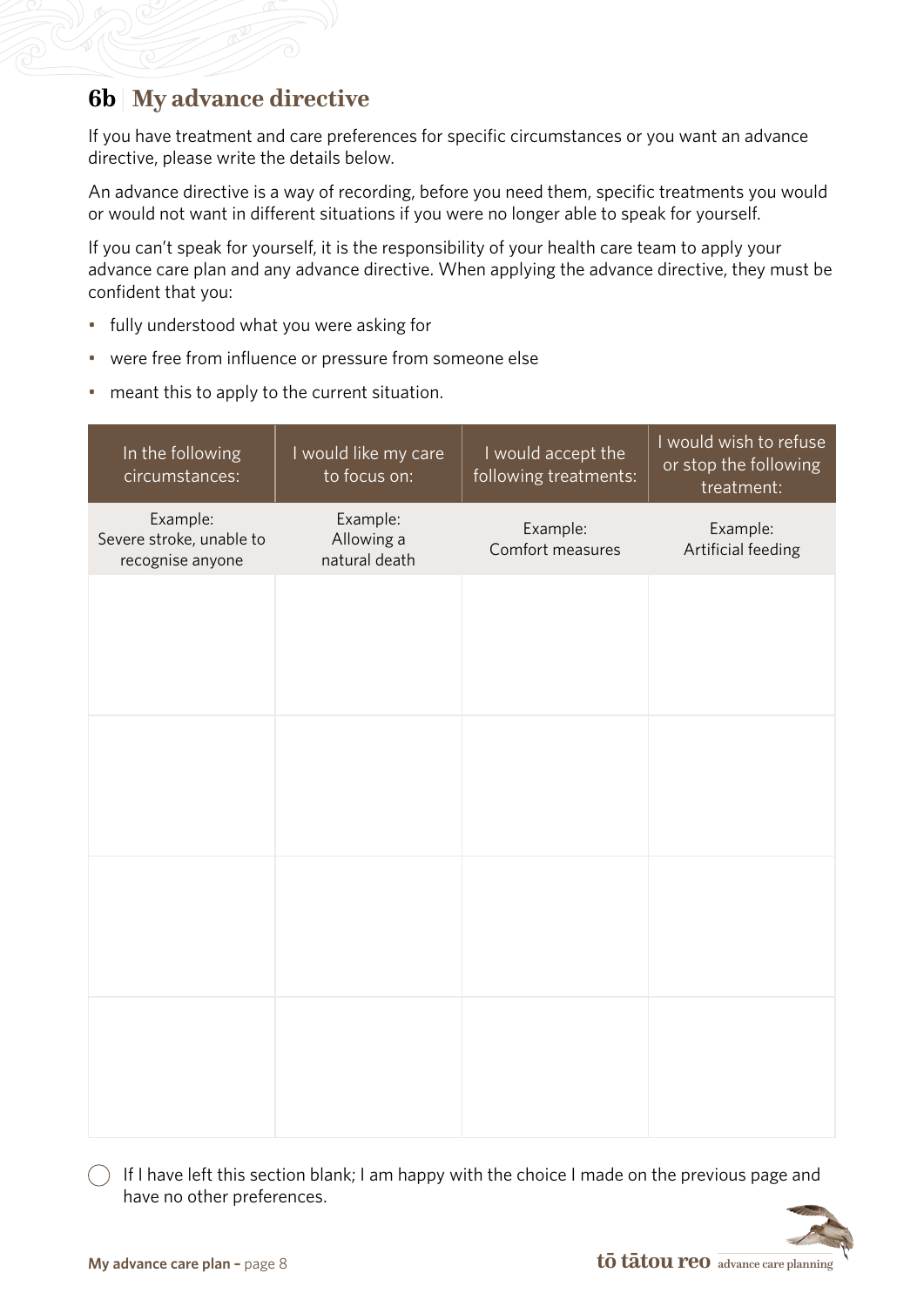## **6c** | **Signing my advance care plan**

By signing below, I confirm:

- I understand this is a record of my preferences to guide my health care team in providing appropriate care for me when I am unable to speak for myself
- I understand treatments that would not benefit me will not be provided even if I have specifically asked for them
- I agree that this advance care plan can be in electronic format and will be made available to all health care providers caring for me.

| Name:    |            |
|----------|------------|
| Address: |            |
|          |            |
| Phone:   | Email:     |
| Date:    | Signature: |
|          |            |

#### **Health care professional who assisted me**

By signing below the health care professional confirms that:

- I was competent at the time I created this advance care plan
- we discussed my health and the care choices I might face
- I have made my advance care plan with adequate information
- I made the choices in my advance care plan voluntarily.

Health care practitioner:

| Facility/organisation: |            |
|------------------------|------------|
| Designation:           |            |
| Phone:                 | Email:     |
| Date:                  | Signature: |

#### **Remember to give copies of your advance care plan to your:**

- whānau/loved ones
- doctor or health professional
- enduring power of attorney if you have one.

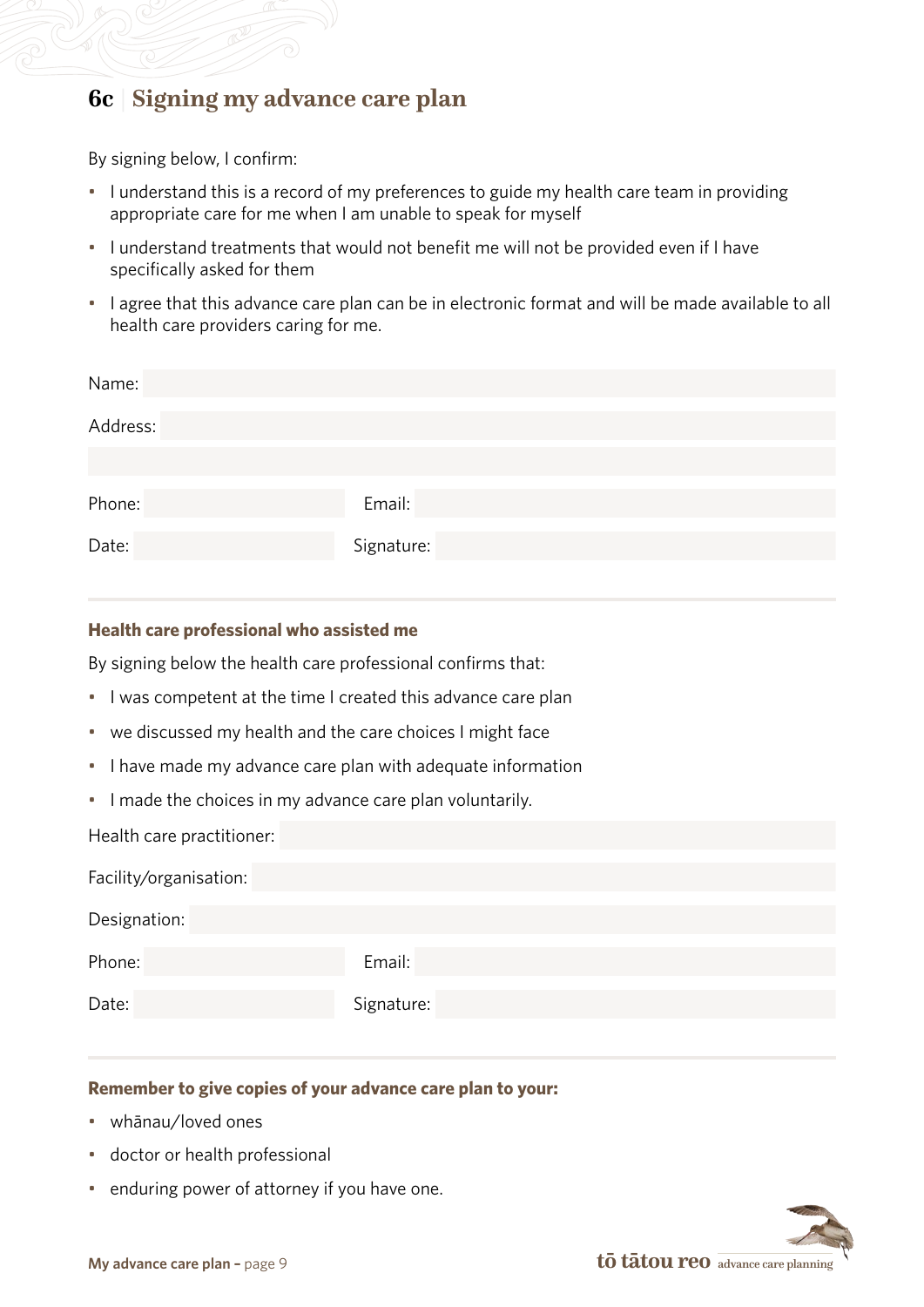## **7** | **After my death**

My wishes for organ and tissue donation, if appropriate:

| My wishes for caring for my body immediately after death:  |
|------------------------------------------------------------|
| After I die I would like to be:<br>buried<br>cremated<br>( |
| For my funeral or tangi I would like:                      |
|                                                            |
|                                                            |
| I would like my last resting place to be:                  |
| This is important to me because:                           |
| I don't mind. I would like the decision to be made by:     |
| Things I would like my loved ones to know:                 |
| My will and other important things can be found:           |
|                                                            |